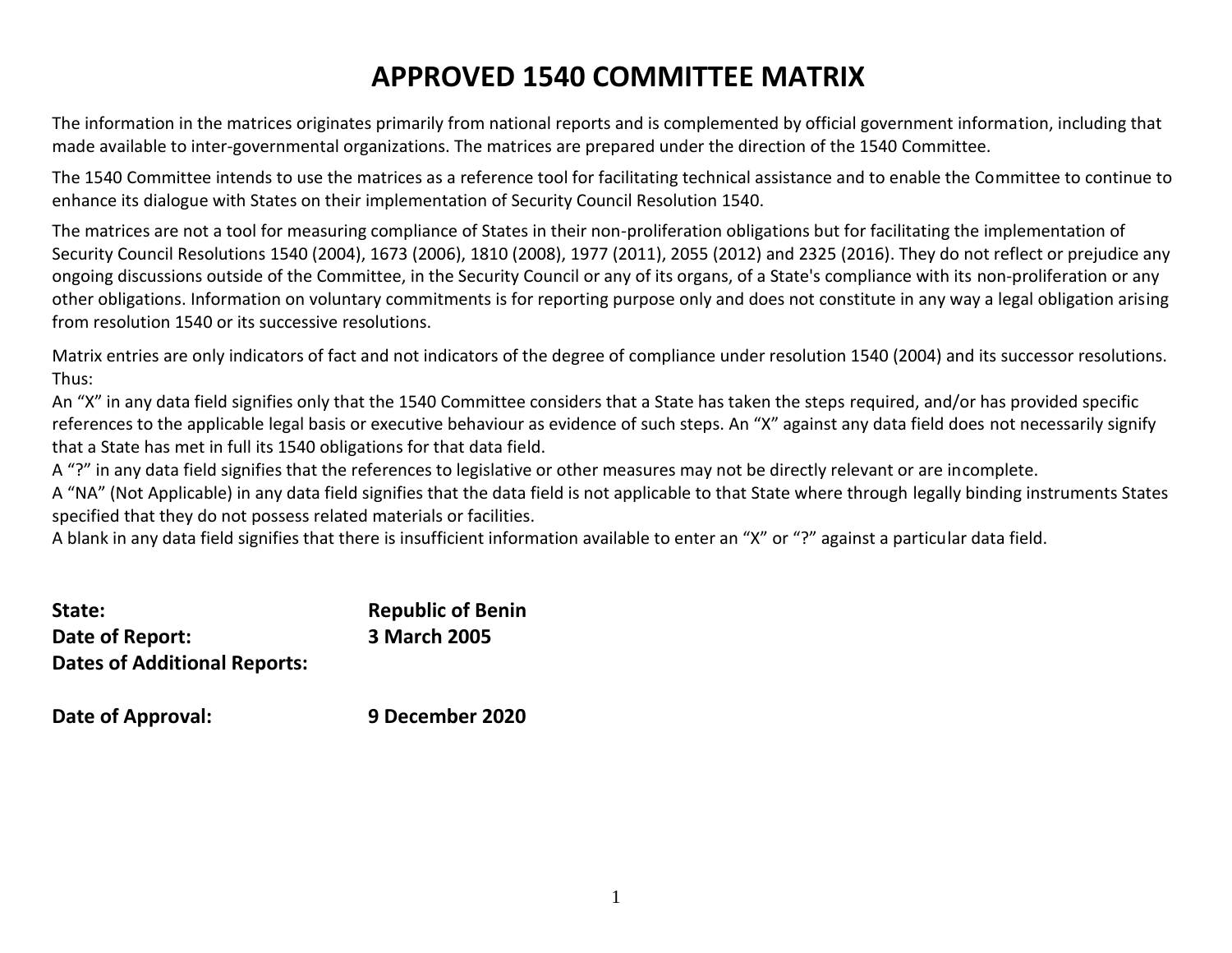## **I. OP 1 and related matters from OP 5, OP 8 (a), (b), (c) and OP10**

|                | <b>Adherence to legally binding</b><br>instruments, membership of<br>organisations, participation<br>in arrangements and<br>statements made. | Relevant information (i.e. signing, deposit of instrument of accession, ratification, etc) |  |  |  |  |  |  |  |  |
|----------------|----------------------------------------------------------------------------------------------------------------------------------------------|--------------------------------------------------------------------------------------------|--|--|--|--|--|--|--|--|
| 1              | Nuclear Non-<br><b>Proliferation Treaty</b><br>(NPT)                                                                                         | Deposit 31 October 1972                                                                    |  |  |  |  |  |  |  |  |
| $\overline{2}$ | Nuclear Weapons Free<br>Zone/ Protocol(s)                                                                                                    | Treaty of Pelindaba: Deposit 4 September 2007                                              |  |  |  |  |  |  |  |  |
| $\overline{3}$ | International<br>Convention for the<br>Suppression of Acts of<br>Nuclear Terrorism                                                           | Deposit 2 November 2017                                                                    |  |  |  |  |  |  |  |  |
| 4              | Convention on Physical<br>Protection of Nuclear<br>Material (CPPNM)                                                                          | Signed 15 September 2005                                                                   |  |  |  |  |  |  |  |  |
| 5              | 2005 Amendment to the<br><b>CPPNM</b>                                                                                                        |                                                                                            |  |  |  |  |  |  |  |  |
| 6              | Comprehensive Nuclear-<br>Test-Ban Treaty (CTBT)<br>(not in force)                                                                           | Deposit 6 March 2001                                                                       |  |  |  |  |  |  |  |  |
| $\overline{7}$ | <b>Chemical Weapons</b><br>Convention (CWC)                                                                                                  | Deposit 14 May 1998                                                                        |  |  |  |  |  |  |  |  |
| 8              | <b>Biological Weapons</b><br>Convention (BWC)                                                                                                | Deposit 25 April 1975                                                                      |  |  |  |  |  |  |  |  |
| 9              | Geneva Protocol of 1925                                                                                                                      | Deposit 9 December 1986                                                                    |  |  |  |  |  |  |  |  |
| 10             | 1997 International<br>Convention for the<br><b>Suppression of Terrorist</b><br><b>Bombings</b>                                               | Deposit 31 July 2003                                                                       |  |  |  |  |  |  |  |  |
| 11             | 1999 International<br>Convention for the<br>Suppression of the<br><b>Financing of Terrorism</b>                                              | Deposit 30 August 2004                                                                     |  |  |  |  |  |  |  |  |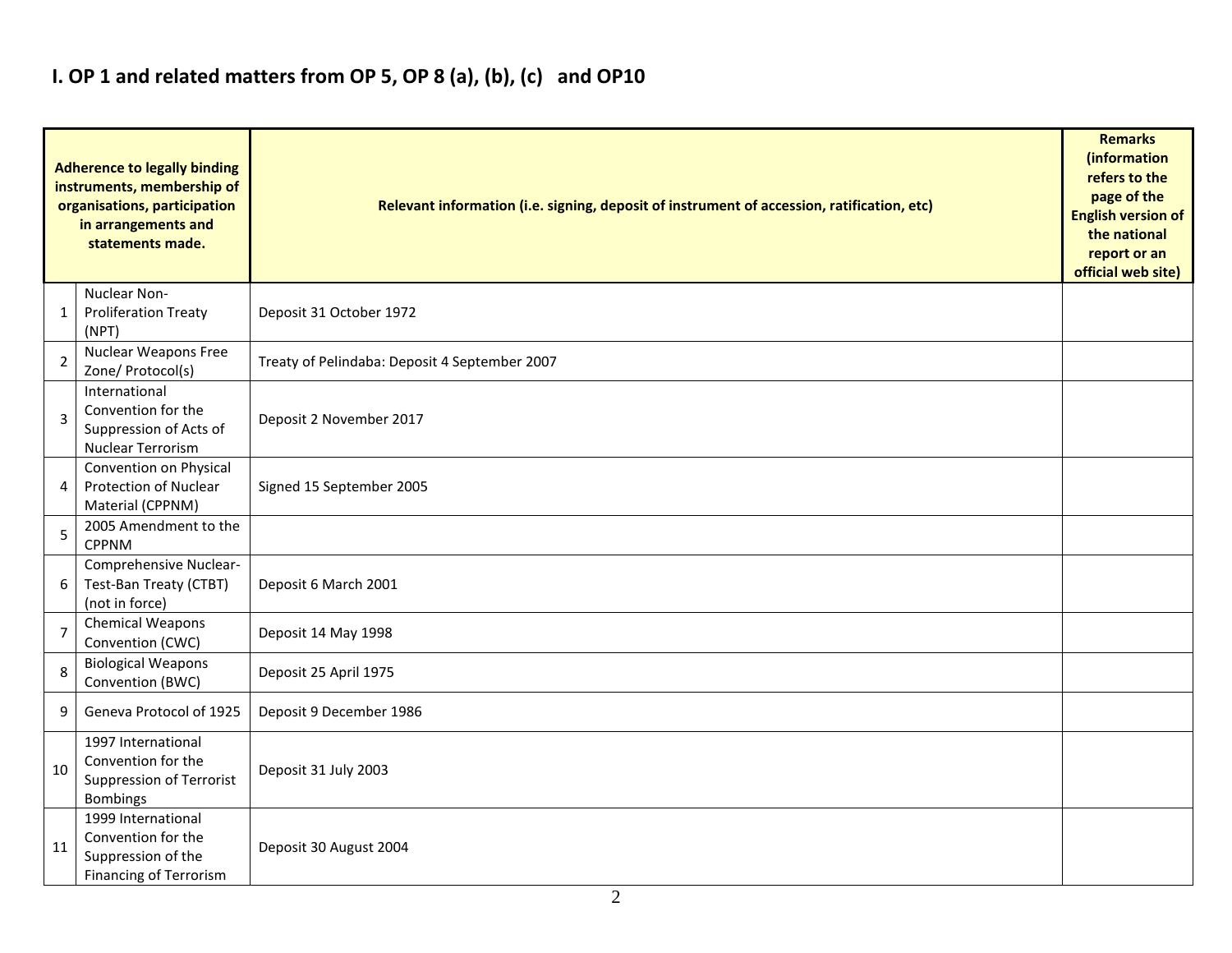|    | 2005 Protocol to the                         |                                                                                                                                                                                                                                                    |  |  |  |  |  |  |  |
|----|----------------------------------------------|----------------------------------------------------------------------------------------------------------------------------------------------------------------------------------------------------------------------------------------------------|--|--|--|--|--|--|--|
|    | Convention for the                           |                                                                                                                                                                                                                                                    |  |  |  |  |  |  |  |
| 12 | suppression of unlawful                      | Deposit 28 June 2018                                                                                                                                                                                                                               |  |  |  |  |  |  |  |
|    | acts against the safety of                   |                                                                                                                                                                                                                                                    |  |  |  |  |  |  |  |
|    | maritime navigation                          |                                                                                                                                                                                                                                                    |  |  |  |  |  |  |  |
|    | 2005 Protocol to the                         |                                                                                                                                                                                                                                                    |  |  |  |  |  |  |  |
|    | Protocol to the                              |                                                                                                                                                                                                                                                    |  |  |  |  |  |  |  |
|    | Convention for the                           |                                                                                                                                                                                                                                                    |  |  |  |  |  |  |  |
| 13 | suppression of acts                          | Deposit 28 June 2018                                                                                                                                                                                                                               |  |  |  |  |  |  |  |
|    | against the safety of                        |                                                                                                                                                                                                                                                    |  |  |  |  |  |  |  |
|    | fixed platforms located                      |                                                                                                                                                                                                                                                    |  |  |  |  |  |  |  |
|    | on the continental shelf                     |                                                                                                                                                                                                                                                    |  |  |  |  |  |  |  |
|    | 2010 Convention on the                       |                                                                                                                                                                                                                                                    |  |  |  |  |  |  |  |
|    | Suppression of Unlawful                      |                                                                                                                                                                                                                                                    |  |  |  |  |  |  |  |
| 14 | Acts Relating to                             | Deposit 27 October 2017                                                                                                                                                                                                                            |  |  |  |  |  |  |  |
|    | <b>International Civil</b>                   |                                                                                                                                                                                                                                                    |  |  |  |  |  |  |  |
|    | Aviation                                     |                                                                                                                                                                                                                                                    |  |  |  |  |  |  |  |
|    | Other relevant regional                      | OAU Convention on the Prevention and Combating of Terrorism.                                                                                                                                                                                       |  |  |  |  |  |  |  |
| 15 | legally binding                              | Protocol to the OAU Convention on the Prevention and Combating of Terrorism.                                                                                                                                                                       |  |  |  |  |  |  |  |
|    | instruments                                  | Bamako Convention on the ban of the import into Africa and the control of trans boundary movement and management of                                                                                                                                |  |  |  |  |  |  |  |
|    |                                              | hazardous wastes within Africa                                                                                                                                                                                                                     |  |  |  |  |  |  |  |
| 16 | <b>International Atomic</b>                  | Since 26 May 1999                                                                                                                                                                                                                                  |  |  |  |  |  |  |  |
|    | Energy Agency (IAEA)                         |                                                                                                                                                                                                                                                    |  |  |  |  |  |  |  |
| 17 | Directly relevant                            | Subscribing State of The Hague Code of Conduct (HCoC)                                                                                                                                                                                              |  |  |  |  |  |  |  |
|    | Arrangements                                 |                                                                                                                                                                                                                                                    |  |  |  |  |  |  |  |
|    | Statement on non-                            |                                                                                                                                                                                                                                                    |  |  |  |  |  |  |  |
| 18 | provision of WMD and<br>related materials to | State reports that it does and will not provide any form of support to non-State actors that attempt to develop, acquire,<br>manufacture, possess, transport, transfer or use nuclear, chemical or biological weapons and their means of delivery. |  |  |  |  |  |  |  |
|    | non-State actors                             |                                                                                                                                                                                                                                                    |  |  |  |  |  |  |  |
|    |                                              | African Union (AU)                                                                                                                                                                                                                                 |  |  |  |  |  |  |  |
|    |                                              | Community of Sahel-Saharan States                                                                                                                                                                                                                  |  |  |  |  |  |  |  |
|    |                                              | Economic Community of West African States (ECOWAS)                                                                                                                                                                                                 |  |  |  |  |  |  |  |
|    |                                              | Inter-Governmental Action Group against Money Laundering in West Africa (GIABA)                                                                                                                                                                    |  |  |  |  |  |  |  |
|    |                                              | International Maritime Organization (IMO)                                                                                                                                                                                                          |  |  |  |  |  |  |  |
|    | Membership in relevant                       | International Monetary Fund (IMF)                                                                                                                                                                                                                  |  |  |  |  |  |  |  |
| 19 | international, regional                      | <b>INTERPOL</b>                                                                                                                                                                                                                                    |  |  |  |  |  |  |  |
|    | or sub-regional                              | World Organisation for Animal Health (OIE)                                                                                                                                                                                                         |  |  |  |  |  |  |  |
|    | organisations                                | World Bank Group                                                                                                                                                                                                                                   |  |  |  |  |  |  |  |
|    |                                              | World Customs Organization (WCO) and signed Declaration on Implementation of the WCO 2005 Framework of Standards to                                                                                                                                |  |  |  |  |  |  |  |
|    |                                              | Secure and Facilitate Global Trade (SAFE Framework of Standards)                                                                                                                                                                                   |  |  |  |  |  |  |  |
|    |                                              | World Health Organization (WHO)                                                                                                                                                                                                                    |  |  |  |  |  |  |  |
|    |                                              | State Party to the Cotonou Agreement                                                                                                                                                                                                               |  |  |  |  |  |  |  |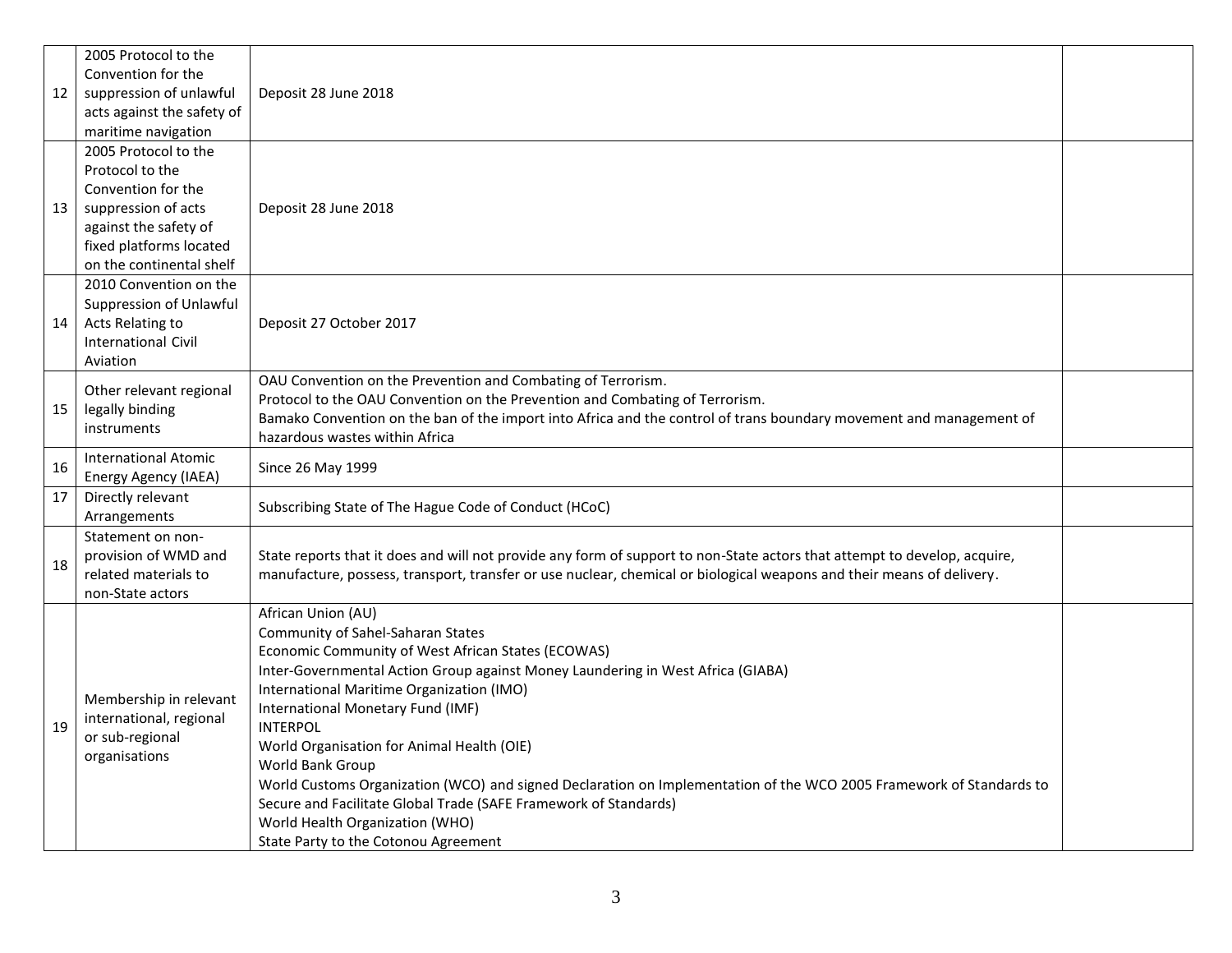### **II. OP 2 - Nuclear Weapons (NW), Chemical Weapons (CW) and Biological Weapons (BW)**

| <b>National legislation which</b><br>prohibits persons or entities |                                                         | <b>National legal framework</b> |                        |                |                                                                                                                                                                                                                                                                                                                                                                                                                    |              |                          | <b>Enforcement and civil/criminal penalties</b> |                                                                                        |                |
|--------------------------------------------------------------------|---------------------------------------------------------|---------------------------------|------------------------|----------------|--------------------------------------------------------------------------------------------------------------------------------------------------------------------------------------------------------------------------------------------------------------------------------------------------------------------------------------------------------------------------------------------------------------------|--------------|--------------------------|-------------------------------------------------|----------------------------------------------------------------------------------------|----------------|
|                                                                    | to engage in one of the<br>following activities and its | N                               | $X$ /?<br>$\mathbf{c}$ | $\mathbf{B}$   | Source document of national implementation                                                                                                                                                                                                                                                                                                                                                                         | N.           | $X$ /?<br>$\overline{c}$ | $\mathbf{B}$                                    | <b>Source document</b>                                                                 | <b>Remarks</b> |
|                                                                    | enforcement                                             | <b>W</b>                        | W                      | W              | law                                                                                                                                                                                                                                                                                                                                                                                                                |              | w w w                    |                                                 |                                                                                        |                |
| 1                                                                  | manufacture                                             | $\mathsf{X}$                    | Χ                      | $\pmb{\times}$ | NW/CW/BW:<br>Article 147 of the Constitution in<br>conjunction with NPT, Pelindaba Treaty<br>NW:<br>Law No. 2017-29 of 15 March 2018 on<br>radiological safety and nuclear security<br>(prohibition of nuclear materials use for non-<br>pacific purpose)<br>CW and BW:<br>Penal Code, article 162.<br>Decree No. 61-31/PR/MU/AM of 7 February<br>1961<br>Law 87-009 of 21 September 1987 on harmful<br>substances | $\mathsf{X}$ | Χ                        | Χ                                               | NW/CW/BW:<br>Penal Code, articles 166 to 173 and 212<br>NW:<br>Penal Code, article 216 |                |
| 2                                                                  | acquire                                                 | X.                              | Χ                      | $\mathsf{X}$   | NW/CW/BW:<br>Article 147 of the Constitution in<br>conjunction with NPT, Pelindaba Treaty, CWC<br>and BWC<br>Penal Code, article 162.<br>Decree No. 61-31/PR/MU/AM of 7 February<br>1961.<br>Law No. 87-009 of 21 September 1987 on<br>harmful substances<br>NW:<br>Law No. 2017-29 of 15 March 2018 on<br>radiological safety and nuclear security<br>(prohibition of nuclear materials use for non-              | X            | X                        | X                                               | NW/CW/BW:<br>Penal Code, articles 166 to 173                                           |                |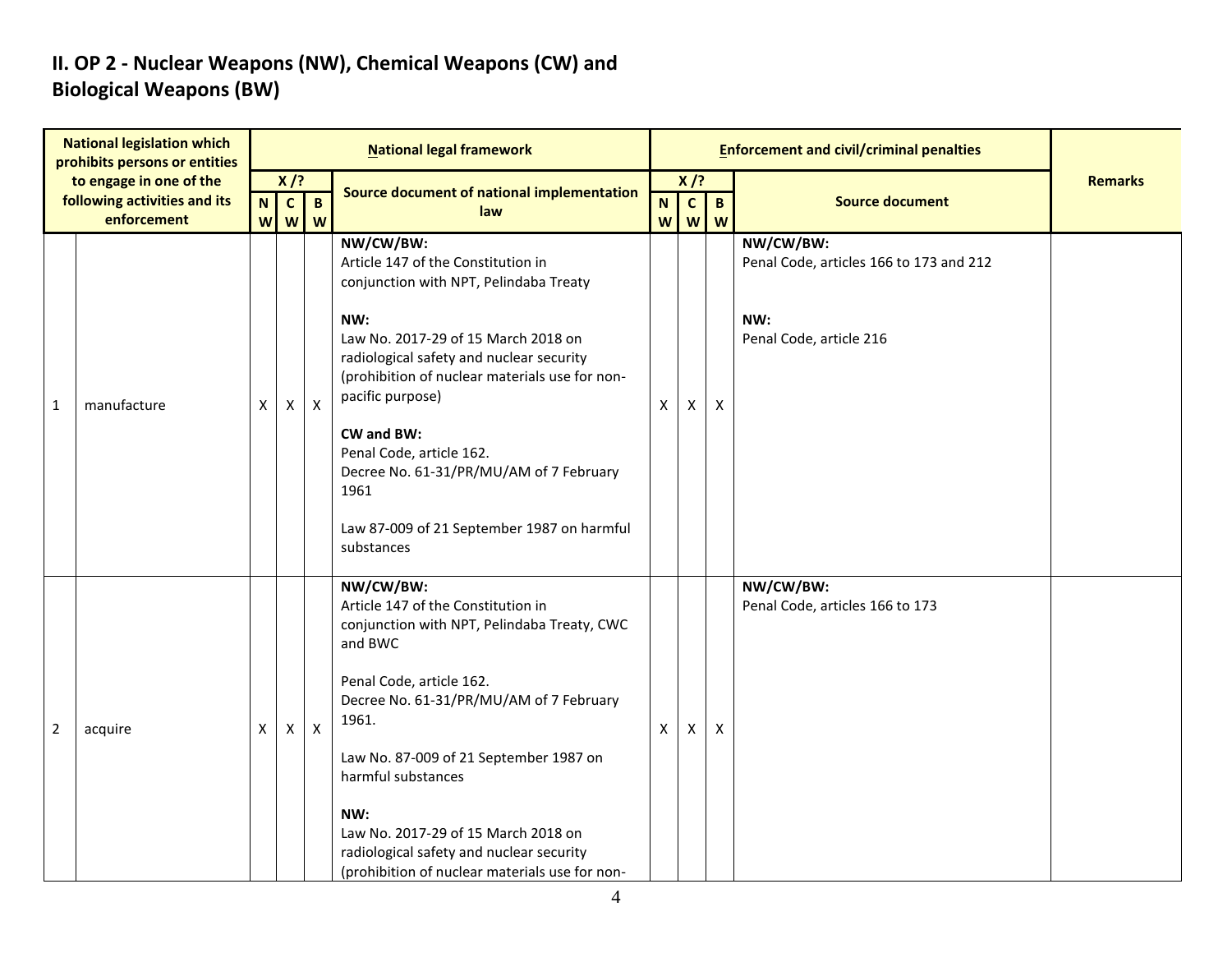|   |         |   |              |              | pacific purpose)                                                                                                                                                                                                                                                                                                                                                                                                                            |                           |          |   |                                                                                                                                                               |  |
|---|---------|---|--------------|--------------|---------------------------------------------------------------------------------------------------------------------------------------------------------------------------------------------------------------------------------------------------------------------------------------------------------------------------------------------------------------------------------------------------------------------------------------------|---------------------------|----------|---|---------------------------------------------------------------------------------------------------------------------------------------------------------------|--|
| 3 | possess | X | X            | $\mathsf{X}$ | NW/CW/BW:<br>Article 147 of the Constitution in<br>conjunction with Pelindaba Treaty, CWC and<br><b>BWC</b><br>Penal Code, article 162<br>Decree No. 61-31/PR/MU/AM of 7 February<br>1961<br>Law No. 87-009 of 21 September 1987 on<br>harmful substances<br>NW:<br>Law No. 2017-29 of 15 March 2018 on<br>radiological safety and nuclear security<br>(prohibition of nuclear materials uses for non-<br>pacific purpose)                  | $\mathsf{X}$              | $\times$ | X | NW/CW/BW:<br>Penal Code, articles 166 to 173 and 212<br>NW:<br>Law No. 2017-29 of 15 March 2018 on<br>radiological safety and nuclear security, article<br>53 |  |
| 4 | develop | X | $\mathsf{X}$ | $\mathsf{X}$ | NW/CW/BW:<br>Article 147 of the Constitution in<br>conjunction with Pelindaba Treaty, CWC and<br><b>BWC</b><br>Penal Code, article 162<br>NW/BW:<br>Law No. 87-009 of 21 September 1987 on<br>harmful substances<br>NW:<br>Law No. 2017-29 of 15 March 2018 on<br>radiological safety and nuclear security<br>(prohibition of nuclear materials uses for non-<br>pacific purpose)<br>BW:<br>Decree No. 61-31/PR/MU/AM of 7 February<br>1961 | $\boldsymbol{\mathsf{X}}$ | X        | X | NW/CW/BW:<br>Penal Code, articles 166 to 173                                                                                                                  |  |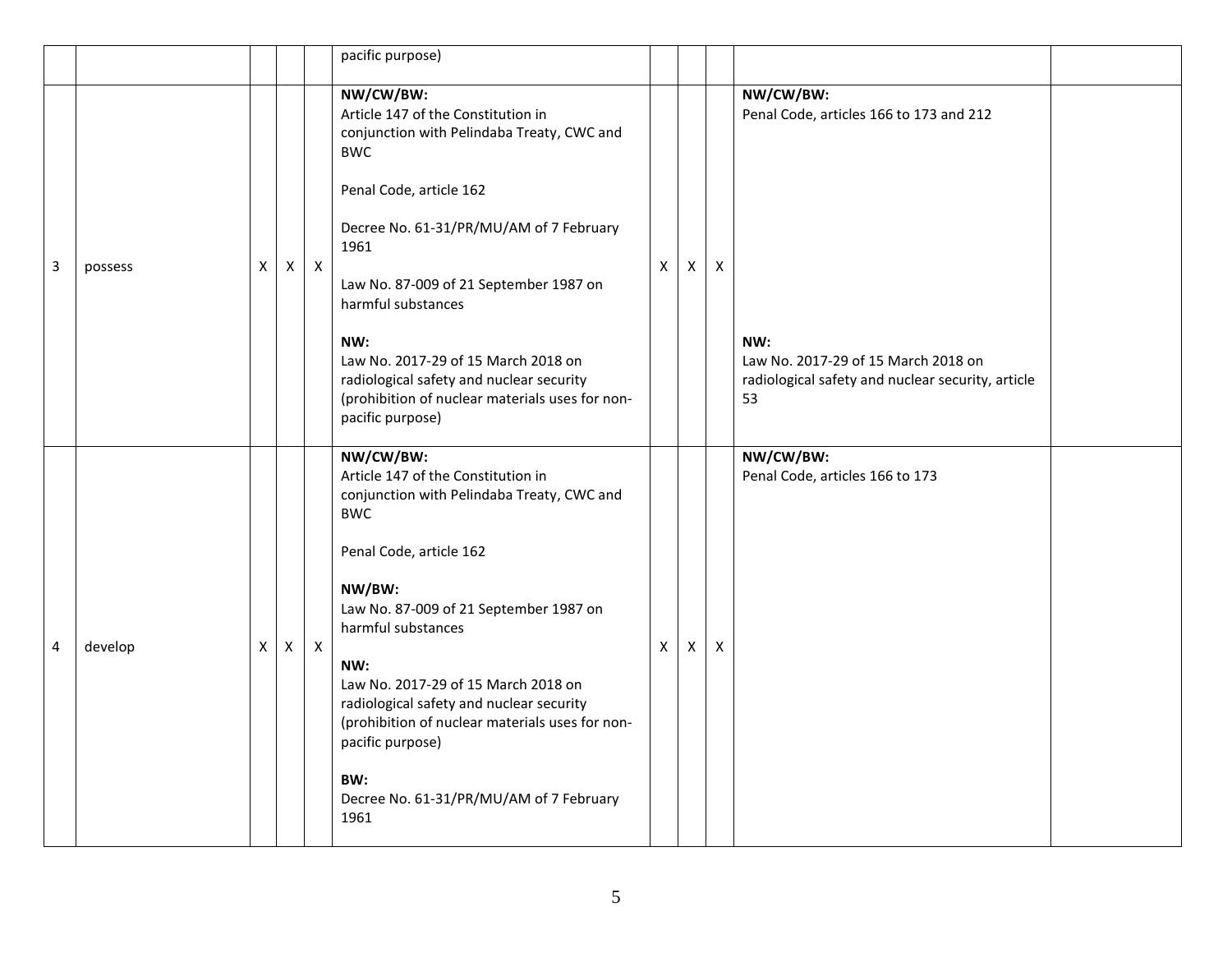| 5 | transport | Χ | X            | $\mathsf{X}$ | NW/CW/BW:<br>Article 147 of the Constitution in<br>conjunction with 2005 Protocol to the<br>Convention for the suppression of unlawful<br>acts against the safety of maritime navigation<br>and 2010 Convention on the Suppression of<br>Unlawful Acts Relating to International Civil<br>Aviation<br>Penal Code, article 162<br>Decree No. 61-31/PR/MU/AM of 7 February<br>1961<br>Law No. 87-009 of 21 September 1987 on<br>harmful substances<br>NW:<br>Article 147 of the Constitution in<br>conjunction with Pelindaba Treaty<br>Law No. 2017-29 of 15 March 2018 on<br>radiological safety and nuclear security<br>(prohibition of nuclear materials uses for non-<br>pacific purpose) | X | X        | $\mathsf{x}$              | NW/CW/BW:<br>Penal Code, articles 166 to 173 and 210                                                                                                  |  |
|---|-----------|---|--------------|--------------|----------------------------------------------------------------------------------------------------------------------------------------------------------------------------------------------------------------------------------------------------------------------------------------------------------------------------------------------------------------------------------------------------------------------------------------------------------------------------------------------------------------------------------------------------------------------------------------------------------------------------------------------------------------------------------------------|---|----------|---------------------------|-------------------------------------------------------------------------------------------------------------------------------------------------------|--|
| 6 | transfer  | X | $\mathsf{X}$ | $\mathsf{X}$ | NW/CW/BW:<br>Penal Code, article 162<br>Law No. 87-009 of 21 September 1987 on<br>harmful substances<br>NW:<br>Law No. 2017-29 of 15 March 2018 on<br>radiological safety and nuclear security<br>(prohibition of nuclear materials uses for non-<br>pacific purpose)<br>CW/BW:<br>Article 147 of the Constitution in<br>conjunction with CWC and BWC                                                                                                                                                                                                                                                                                                                                        | X | $\times$ | $\boldsymbol{\mathsf{X}}$ | NW/CW/BW:<br>Penal Code, articles 166 to 173<br>NW:<br>Law No. 2017-29 of 15 March 2018 on<br>radiological safety and nuclear security, article<br>53 |  |
| 7 | use       | x | Χ            | $\mathsf{X}$ | NW/CW/BW:<br>Article 147 of the Constitution in<br>conjunction with CWC, International                                                                                                                                                                                                                                                                                                                                                                                                                                                                                                                                                                                                       | X | X        | X                         | NW/CW/BW:<br>Penal Code, articles 166 to 173, 209 and 212                                                                                             |  |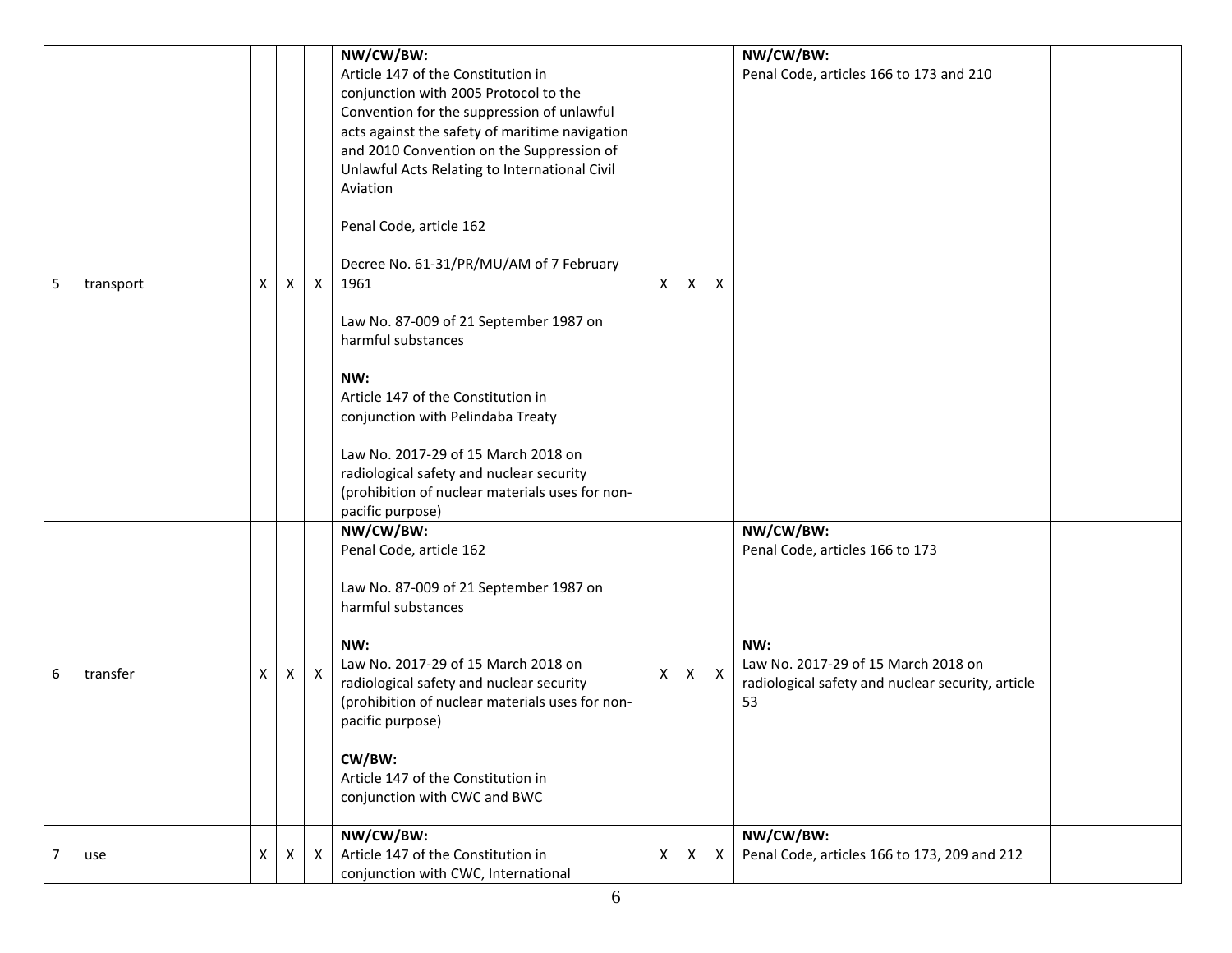|    |                                                                           |   |   |                           | Convention for the Suppression of Acts of<br>Nuclear Terrorism and International<br>Convention for the Suppression of Terrorist<br><b>Bombings</b><br>Penal Code, article 162<br>Law No. 87-009 of 21 September 1987 on<br>harmful substances<br>NW:<br>Law No. 2017-29 of 15 March 2018 on<br>radiological safety and nuclear security<br>(prohibition of nuclear materials uses for non-<br>pacific purpose) |             |              |                           | NW:<br>Penal Code article 216<br>Law No. 2017-29 of 15 March 2018 on<br>radiological safety and nuclear security, articles<br>53 and 54                                    |  |
|----|---------------------------------------------------------------------------|---|---|---------------------------|----------------------------------------------------------------------------------------------------------------------------------------------------------------------------------------------------------------------------------------------------------------------------------------------------------------------------------------------------------------------------------------------------------------|-------------|--------------|---------------------------|----------------------------------------------------------------------------------------------------------------------------------------------------------------------------|--|
| 8  | attempt to engage in<br>abovementioned<br>activities                      | X | Χ | X                         | NW/CW/BW:<br>Penal Code, article 193                                                                                                                                                                                                                                                                                                                                                                           | X           | Χ            | $\times$                  | NW/CW/BW:<br>Penal Code, article 193                                                                                                                                       |  |
| 9  | participate as an<br>accomplice in<br>abovementioned<br>activities        | X | X | $\boldsymbol{\mathsf{x}}$ | NW/CW/BW:<br>Penal Code, article 22                                                                                                                                                                                                                                                                                                                                                                            | X           | $\mathsf{x}$ | $\boldsymbol{\mathsf{X}}$ | NW/CW/BW:<br>Penal Code, article 22                                                                                                                                        |  |
| 10 | assist in<br>abovementioned<br>activities                                 | X | Χ | X                         | NW/CW/BW:<br>Penal Code, article 22                                                                                                                                                                                                                                                                                                                                                                            | X           | X            | Χ                         | NW/CW/BW:<br>Penal Code, article 22                                                                                                                                        |  |
| 11 | finance<br>abovementioned<br>activities                                   | X | X | $\mathsf{X}$              | NW/CW/BW:<br>Article 147 of the Constitution in<br>conjunction with International Convention for<br>the Suppression of the Financing of Terrorism.<br>Law No. 2006-14 of 31 October 2006 on<br>fighting against Money Laundering<br>Ordinance of West African Monetary Union No.<br>2009-367 of 12 November 2009 on Financing<br>Terrorism                                                                     | $\tilde{?}$ | ς            | $\overline{?}$            | NW/CW/BW:<br>Instruction No. 1/2007/RB of 2 July 2007 on<br>fighting against Money Laundering.<br>CENTIF (Cellule Nationale de Traitement des<br>Informations Financières) |  |
| 12 | abovementioned<br>activities related to<br>means of delivery <sup>1</sup> |   | X | X                         | CW/BW:<br>Article 147 of the Constitution in<br>conjunction with CWC and BWC                                                                                                                                                                                                                                                                                                                                   |             | X            | X                         | CW/BW:<br>Penal Code, articles 166 to 173 and 221                                                                                                                          |  |

1. Means of delivery: missiles, rockets and other unmanned systems capable of delivering nuclear, chemical, or biological weapons that are specially designed for such use.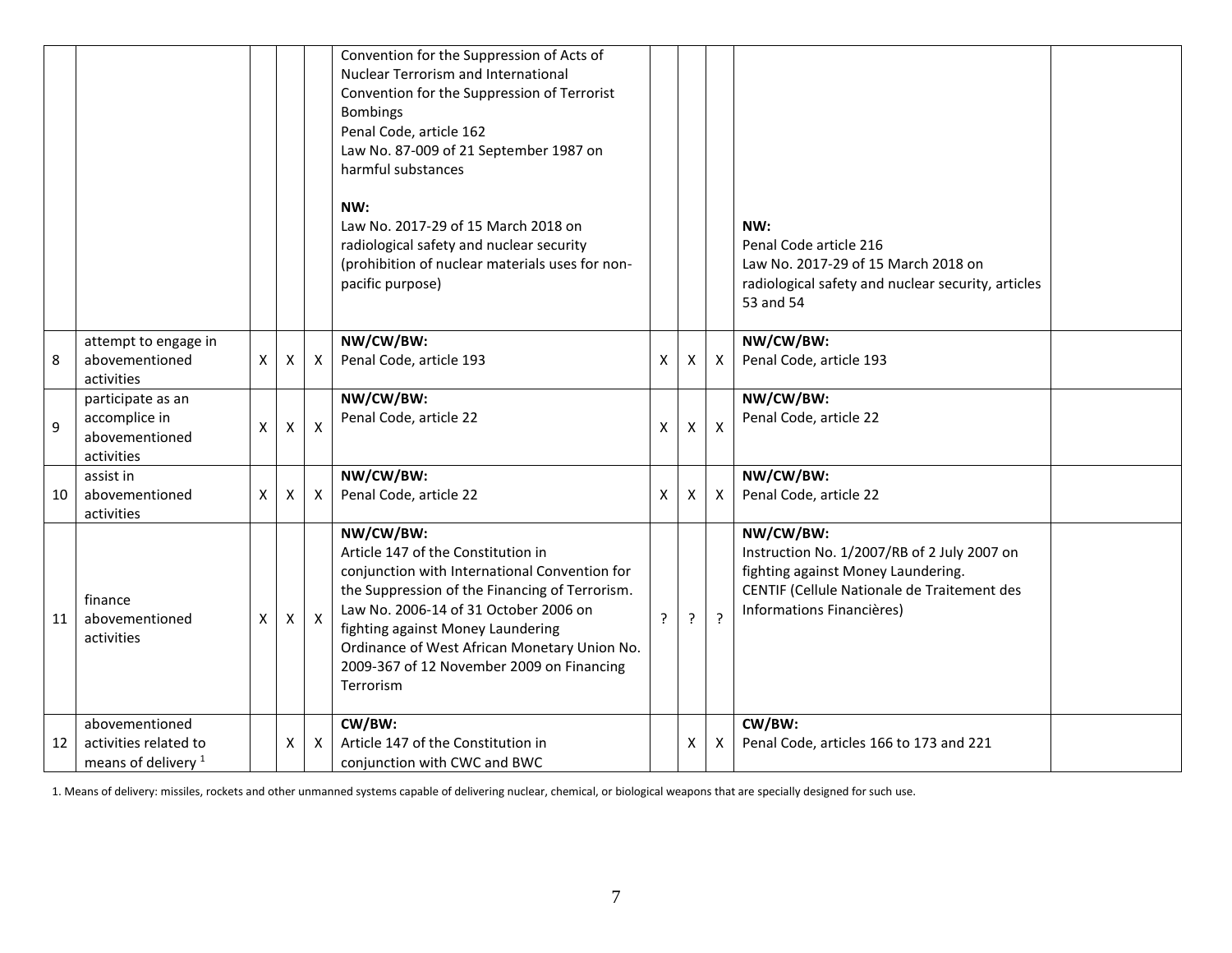#### **III. OP 3 (a) and (b) - Account for/Secure/Physically protect NW, CW and BW, including Related Materials <sup>2</sup>**

| <b>Measures to establish</b><br>domestic controls to prevent |                                                                                                               | National legal and/or regulatory framework |                             |                   |                                                                                                                                                                                                                                                                                                                       |                     |                            |         | <b>Enforcement and civil/criminal penalties</b>                                                                                                                                                                                                                                                                                                                                                                      |                |
|--------------------------------------------------------------|---------------------------------------------------------------------------------------------------------------|--------------------------------------------|-----------------------------|-------------------|-----------------------------------------------------------------------------------------------------------------------------------------------------------------------------------------------------------------------------------------------------------------------------------------------------------------------|---------------------|----------------------------|---------|----------------------------------------------------------------------------------------------------------------------------------------------------------------------------------------------------------------------------------------------------------------------------------------------------------------------------------------------------------------------------------------------------------------------|----------------|
|                                                              | the proliferation of NW, CW,<br><b>BW, and their means of</b><br>delivery; controls over<br>related materials | $\mathbf N$<br>W                           | $X$ /?<br>$\mathbf{C}$<br>W | $\mathbf{B}$<br>W | <b>Source document</b>                                                                                                                                                                                                                                                                                                | N <sub>1</sub><br>W | $X$ /?<br>$\mathbf C$<br>W | B<br>W  | <b>Source document</b>                                                                                                                                                                                                                                                                                                                                                                                               | <b>Remarks</b> |
| $\mathbf{1}$                                                 | Measures to account for<br>production                                                                         | X                                          | $\cdot$                     | $\ddot{?}$        | NW/CW/BW:<br>Framework Law No. 98-030 of 12 February<br>1998 on Environment, articles 83 and following<br>(production of harmful or dangerous chemical<br>products including radiological materials)<br>NW:<br>Law No. 2017-29 of 15 March 2018 on<br>radiological safety and nuclear security, articles<br>45 and 46 | X                   | X                          | $\cdot$ | NW/CW/BW:<br>Framework Law No. 98-030 of 12 February 1998<br>on Environment, article 121 (penalties for<br>production of harmful or dangerous chemical<br>products including radiological materials)<br>NW:<br>Law No. 2017-29 of 15 March 2018 on<br>radiological safety and nuclear security, articles<br>11, 45, 50 to 52, 59 and 61.<br>National Authority for Radiological safety and<br>radioprotection (ANSR) |                |
| $\overline{2}$                                               | Measures to account for<br>use                                                                                | X                                          | $\cdot$                     | $\ddot{?}$        | NW/CW/BW:<br>Framework Law No. 98-030 of 12 February<br>1998 on Environment, article 121 (penalties for<br>use of harmful or dangerous chemical products<br>including radiological materials)<br>NW:<br>Law No. 2017-29 of 15 March 2018 on<br>radiological safety and nuclear security, articles<br>45 and 46        | X                   | X                          | $\cdot$ | NW/CW/BW:<br>Framework Law No. 98-030 of 12 February 1998<br>on Environment, article 121 (penalties for use of<br>harmful or dangerous chemical products<br>including radiological materials)<br>NW:<br>Law No. 2017-29 of 15 March 2018 on<br>radiological safety and nuclear security, articles<br>11, 45, 50 to 52, 59 and 61.<br>National Authority for Radiological safety and<br>radioprotection (ANSR)        |                |
| 3                                                            | Measures to account for<br>storage                                                                            | X                                          | ?                           | $\ddot{?}$        | NW/CW/BW:<br>Framework Law No. 98-030 of 12 February<br>1998 on Environment, articles 83 and following<br>(storage of harmful or dangerous chemical<br>products including radiological materials).                                                                                                                    | X                   | X                          | $\cdot$ | NW/CW/BW:<br>Framework Law No. 98-030 of 12 February 1998<br>on Environment, article 121 (penalties for<br>storage of harmful or dangerous chemical<br>products including radiological materials)                                                                                                                                                                                                                    |                |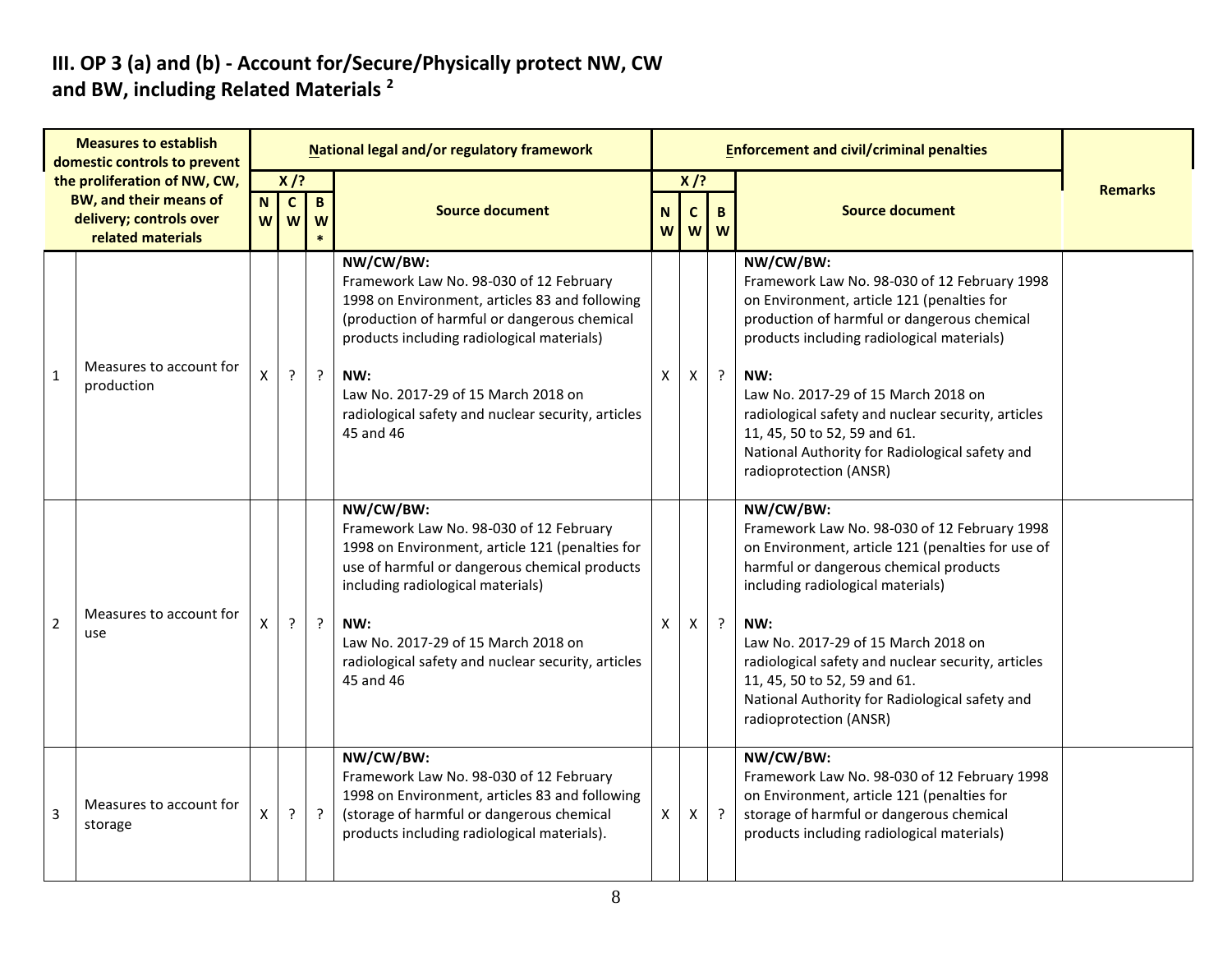|                |                                      |              |   |         | NW:<br>Law No. 2017-29 of 15 March 2018 on<br>radiological safety and nuclear security, articles<br>45 and 46.                                                                                                                                                                                                      |   |    |         | NW:<br>Law No. 2017-29 of 15 March 2018 on<br>radiological safety and nuclear security, articles<br>11, 45, 50 to 52, 59 and 61<br>National Authority for Radiological safety and<br>radioprotection (ANSR)                                                                                                                                                                                                        |  |
|----------------|--------------------------------------|--------------|---|---------|---------------------------------------------------------------------------------------------------------------------------------------------------------------------------------------------------------------------------------------------------------------------------------------------------------------------|---|----|---------|--------------------------------------------------------------------------------------------------------------------------------------------------------------------------------------------------------------------------------------------------------------------------------------------------------------------------------------------------------------------------------------------------------------------|--|
| 4              | Measures to account for<br>transport | X            | ? | $\cdot$ | NW/CW/BW:<br>Framework Law No. 98-030 of 12 February<br>1998 on Environment, articles 83 and following<br>(transport of harmful or dangerous chemical<br>products including radiological materials)<br>NW:<br>Law No. 2017-29 of 15 March 2018 on<br>radiological safety and nuclear security, articles<br>38 to 44 | Х | X. | $\cdot$ | NW/CW/BW:<br>Framework Law No. 98-030 of 12 February 1998<br>on Environment, article 121 (penalties for<br>transport of harmful or dangerous chemical<br>products including radiological materials)<br>NW:<br>Law No. 2017-29 of 15 March 2018 on<br>radiological safety and nuclear security, articles<br>11, 45, 50 to 52, 59 and 61<br>National Authority for Radiological safety and<br>radioprotection (ANSR) |  |
| 5              | Measures to secure<br>production     | Χ            |   |         | NW:<br>Law No. 2017-29 of 15 March 2018 on<br>radiological safety and nuclear security, articles<br>38 to 44                                                                                                                                                                                                        | x |    |         | NW:<br>Law No. 2017-29 of 15 March 2018 on<br>radiological safety and nuclear security, articles<br>11, 50 to 54, 59 and 61<br>National Authority for Radiological safety and<br>radioprotection (ANSR)                                                                                                                                                                                                            |  |
| 6              | Measures to secure use               | X            |   |         | NW:<br>Law No. 2017-29 of 15 March 2018 on<br>radiological safety and nuclear security, articles<br>38 to 44                                                                                                                                                                                                        | Χ |    |         | NW:<br>Law No. 2017-29 of 15 March 2018 on<br>radiological safety and nuclear security, articles<br>11, 45, 50 to 54, 59 and 61<br>National Authority for Radiological safety and<br>radioprotection (ANSR)                                                                                                                                                                                                        |  |
| $\overline{7}$ | Measures to secure<br>storage        | $\mathsf{X}$ |   |         | NW:<br>Law No. 2017-29 of 15 March 2018 on<br>radiological safety and nuclear security, articles<br>38 to 44                                                                                                                                                                                                        | X |    |         | NW:<br>Law No. 2017-29 of 15 March 2018 on<br>radiological safety and nuclear security, articles<br>11, 45, 50 to 54, 59 and 61<br>National Authority for Radiological safety and                                                                                                                                                                                                                                  |  |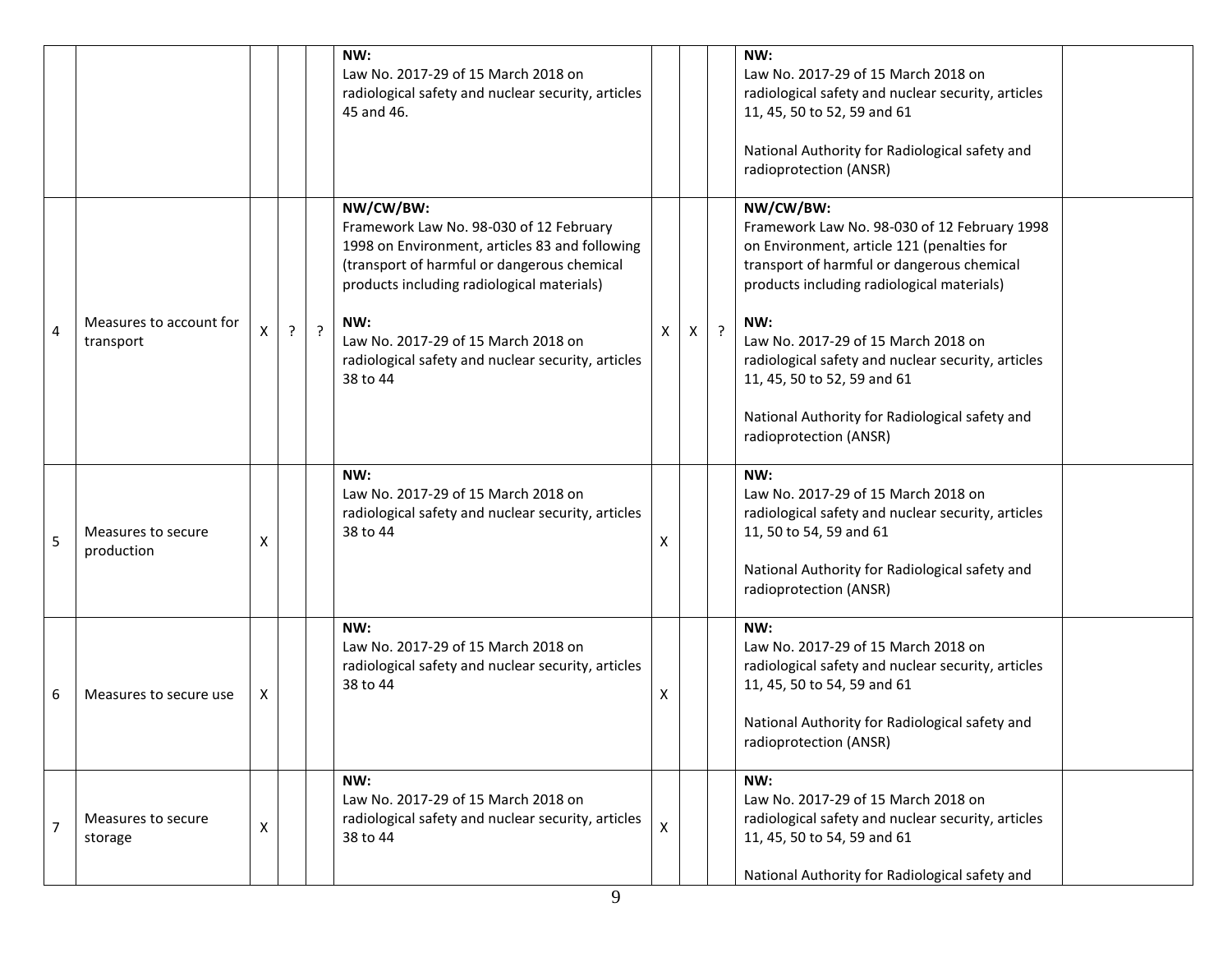|    |                                 |   |                                                                                                               |   | radioprotection (ANSR)                                                                                                                                                                                      |
|----|---------------------------------|---|---------------------------------------------------------------------------------------------------------------|---|-------------------------------------------------------------------------------------------------------------------------------------------------------------------------------------------------------------|
| 8  | Measures to secure<br>transport | X | NW:<br>Law No. 2017-29 of 15 March 2018 on<br>radiological safety and nuclear security, articles<br>38 to 44  | X | NW:<br>Law No. 2017-29 of 15 March 2018 on<br>radiological safety and nuclear security, articles<br>11, 45, 50 to 54, 59 and 61<br>National Authority for Radiological safety and<br>radioprotection (ANSR) |
| q  | Physical protection<br>measures | X | NW:<br>Law No. 2017-29 of 15 March 2018 on<br>radiological safety and nuclear security, articles<br>38 to 44  | X | NW:<br>Law No. 2017-29 of 15 March 2018 on<br>radiological safety and nuclear security, articles<br>11, 45, 50 to 54, 59 and 61<br>National Authority for Radiological safety and<br>radioprotection (ANSR) |
| 10 | <b>Personnel Reliability</b>    | X | NW:<br>Law No. 2017-29 of 15 March 2018 on<br>radiological safety and nuclear security, articles<br>40 and 44 | X | NW:<br>Law No. 2017-29 of 15 March 2018 on<br>radiological safety and nuclear security, articles<br>11, 45, 50 to 54, 59 and 61<br>National Authority for Radiological safety and<br>radioprotection (ANSR) |

2. Related materials: materials, equipment and technology covered by relevant multilateral treaties and arrangements, or included on national control lists, which could be used for the design, development, production or use of nuclear, chemical and biological weapons and their means of delivery.

\* Information required in this section may also be available in the State's Confidence Building Measures report, if submitted to the BWC Implementation Support Unit (online at:

http://www.unog.ch/80256EE600585943/(httpPages)/4FA4DA37A55C7966C12575780055D9E8?OpenDocument)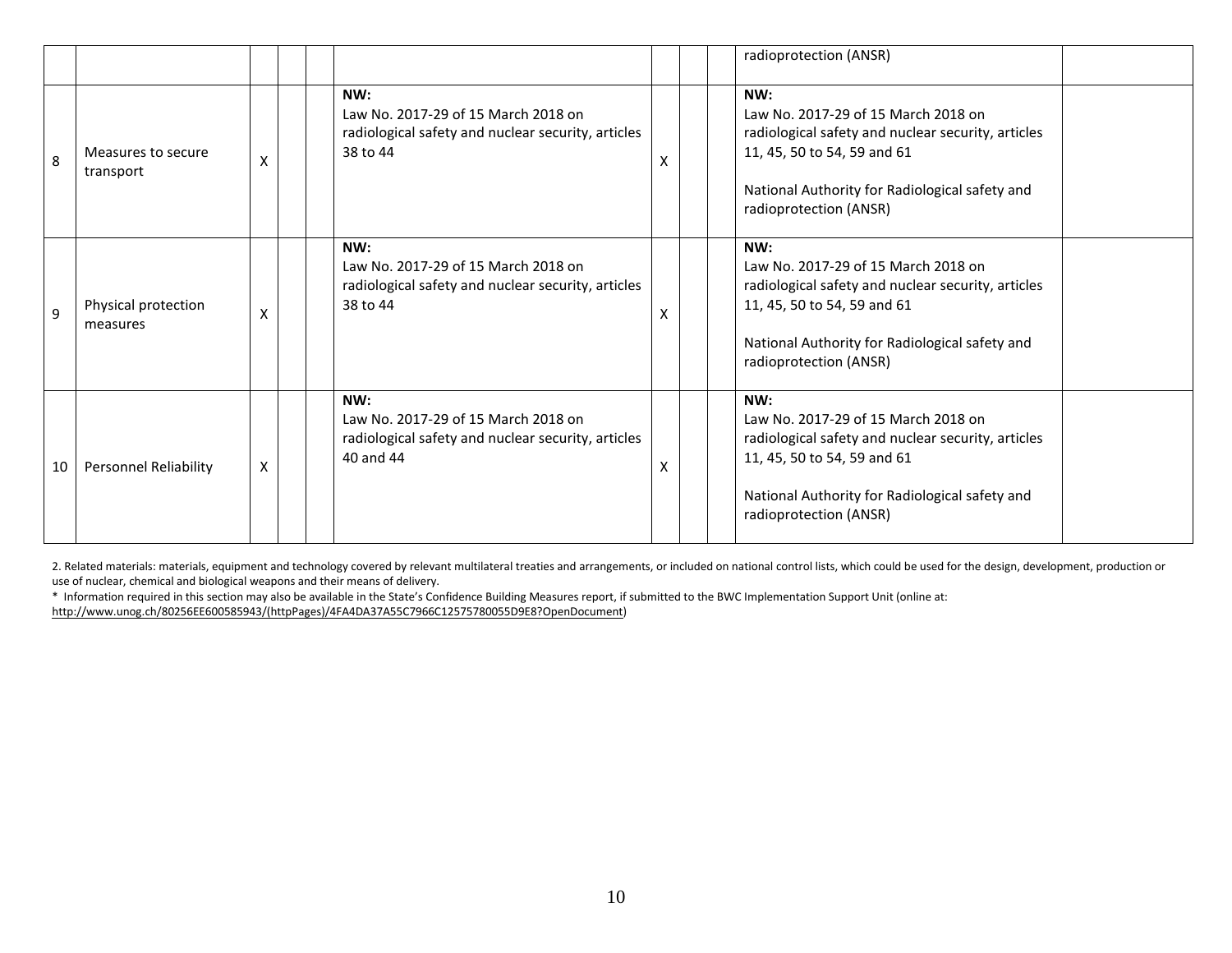#### **IV. OP 3 (a) and (b) - Account for/Secure/Physically protect NW including Related Materials (NW specific)**

|                | <b>Measures to establish</b><br>domestic controls to prevent<br>the proliferation of NW, and<br>their means of delivery;<br>controls over related<br>materials    | <b>Source document</b>                                                                                                                                                                                                                                                                                                                                                                                                         | <b>Remarks</b> |
|----------------|-------------------------------------------------------------------------------------------------------------------------------------------------------------------|--------------------------------------------------------------------------------------------------------------------------------------------------------------------------------------------------------------------------------------------------------------------------------------------------------------------------------------------------------------------------------------------------------------------------------|----------------|
| $\mathbf{1}$   | National regulatory<br>authority                                                                                                                                  | National Authority for Radiological safety and radioprotection (ANSR)                                                                                                                                                                                                                                                                                                                                                          |                |
| 2              | Licensing of nuclear<br>installations/entities/<br>use of materials                                                                                               | Law No. 2017-29 of 15 March 2018 on radiological safety and nuclear security.<br>Framework Law No. 98-030 of 12 February 1998 on Environment, article 74 and following (authorization of facilities using<br>harmful or dangerous chemical products including radiological materials) and article 120 (penalties for unauthorized<br>facilities using harmful or dangerous chemical products including radiological materials) |                |
| 3              | IAEA Safeguards<br>Agreements                                                                                                                                     | Safeguards Agreement signed 7 June 2005<br>Additional Protocol signed 7 June 2005                                                                                                                                                                                                                                                                                                                                              |                |
| 4              | IAEA Code of Conduct<br>on Safety and Security<br>of Radioactive Sources                                                                                          | <b>Expressed support</b>                                                                                                                                                                                                                                                                                                                                                                                                       |                |
| 5              | Supplementary<br>Guidance on the Import<br>and Export of<br>Radioactive Sources of<br>the Code of Conduct on<br>the Safety and Security<br>of Radioactive Sources | <b>Expressed support</b>                                                                                                                                                                                                                                                                                                                                                                                                       |                |
| 6              | IAEA Incident and<br><b>Trafficking Database</b>                                                                                                                  |                                                                                                                                                                                                                                                                                                                                                                                                                                |                |
| $\overline{7}$ | <b>Integrated Nuclear</b><br><b>Security Support Plan</b><br>(INSSP) / International<br><b>Physical Protection</b><br><b>Advisory Service (IPPAS)</b>             | Approved                                                                                                                                                                                                                                                                                                                                                                                                                       |                |
| 8              | Applying the physical<br>protection<br>recommendations in<br>INFCIRC/225/Rev.5                                                                                    |                                                                                                                                                                                                                                                                                                                                                                                                                                |                |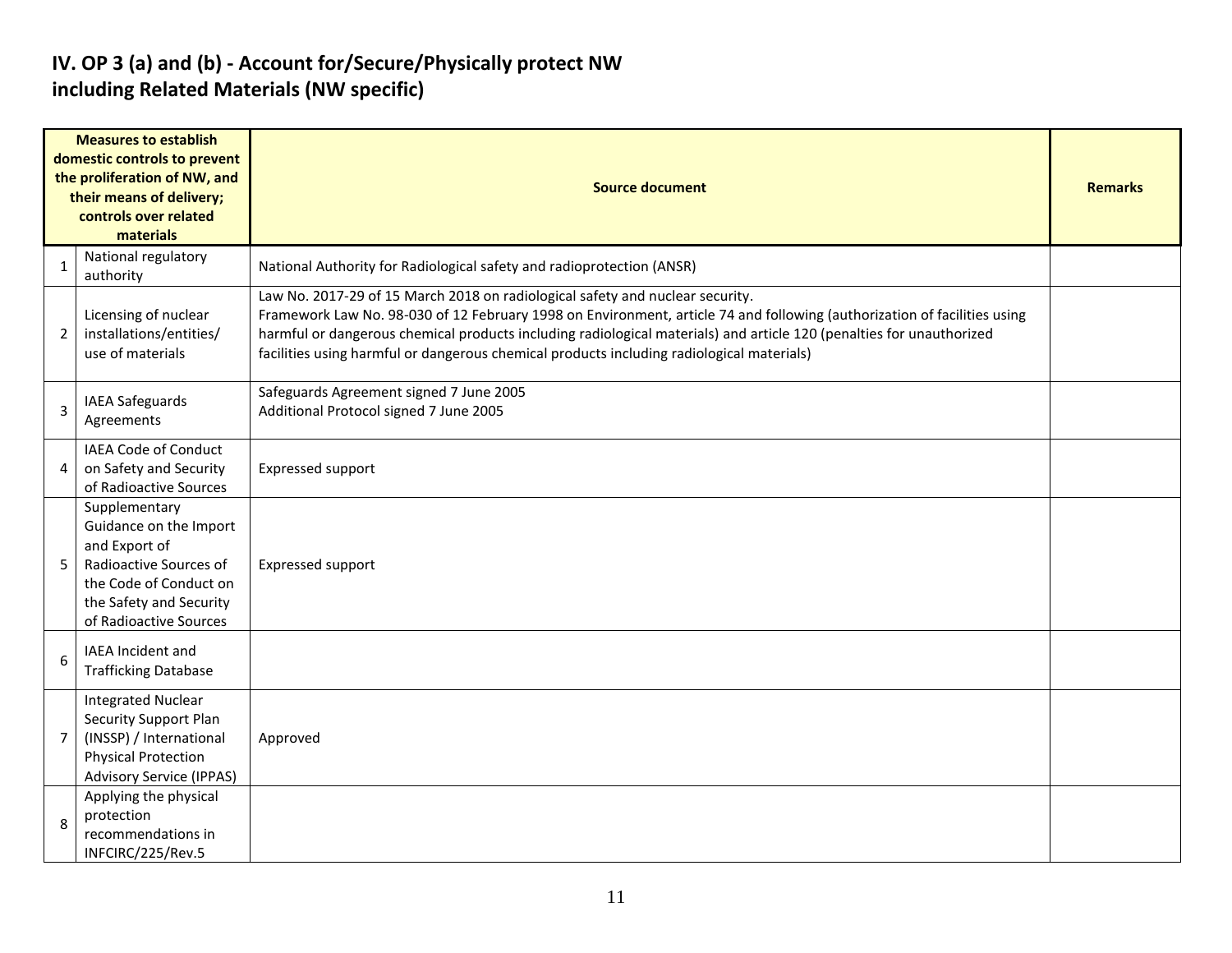|    | Other Agreements<br>related to IAEA                                    | African Regional Co-operative Agreement for Research, Development and Training Related to Nuclear Science and<br>Technology (AFRA) |  |
|----|------------------------------------------------------------------------|------------------------------------------------------------------------------------------------------------------------------------|--|
| 10 | National legislation and<br>regulations related to<br>nuclear material |                                                                                                                                    |  |
|    | including CPPNM                                                        |                                                                                                                                    |  |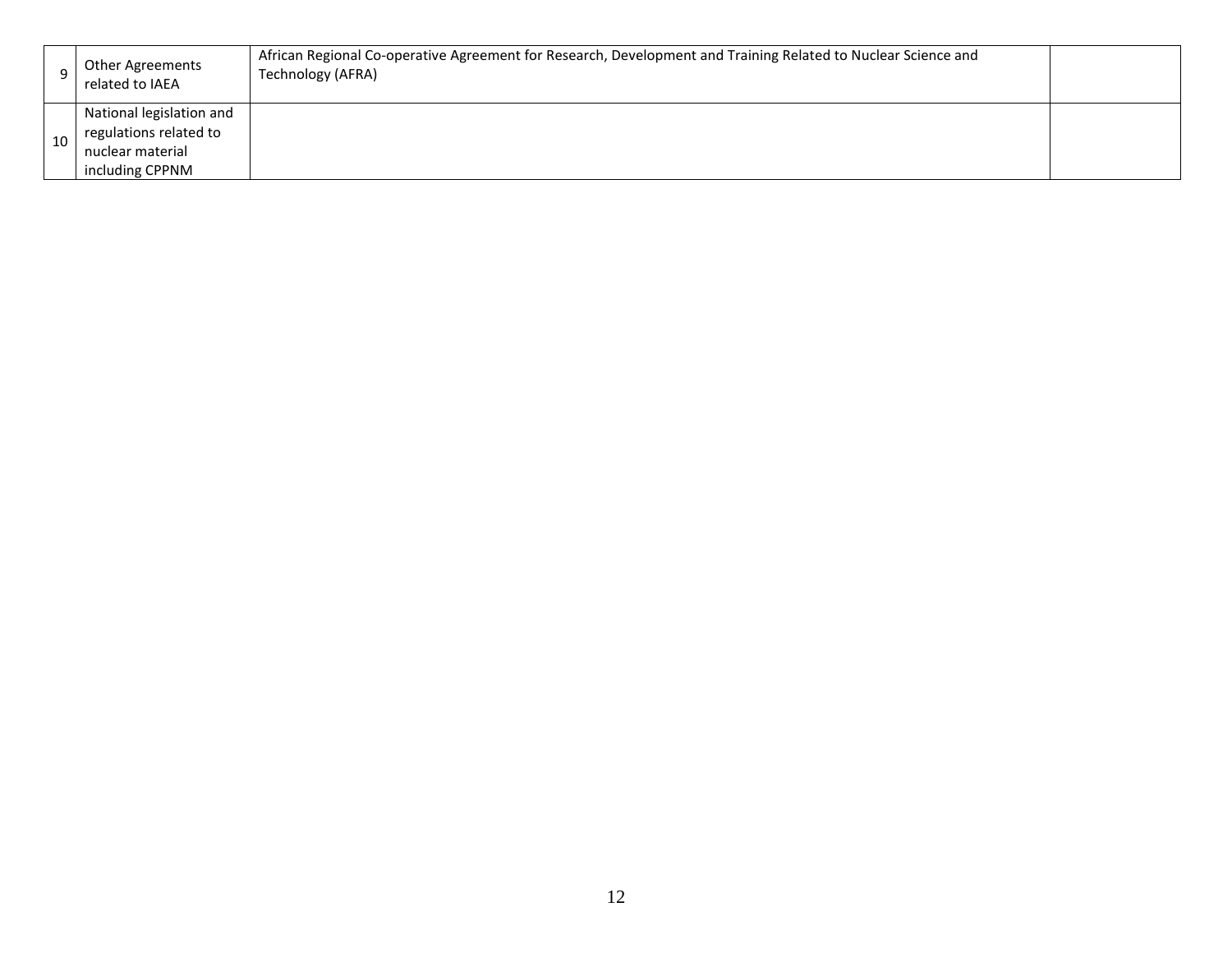#### **V. OP 3 (a) and (b) - Account for/Secure/Physically protect CW including Related Materials (CW specific)**

| <b>Measures to establish</b><br>domestic controls to prevent<br>the proliferation of CW, and<br>their means of delivery;<br>controls over related<br>materials |                                                                                                                     | Source document                                                                                                                                                                                                                                                                                                                                |  |  |  |  |  |
|----------------------------------------------------------------------------------------------------------------------------------------------------------------|---------------------------------------------------------------------------------------------------------------------|------------------------------------------------------------------------------------------------------------------------------------------------------------------------------------------------------------------------------------------------------------------------------------------------------------------------------------------------|--|--|--|--|--|
|                                                                                                                                                                | National CWC authority                                                                                              | Department of International Organisations, Ministry of Foreign Affairs and African Integration.                                                                                                                                                                                                                                                |  |  |  |  |  |
|                                                                                                                                                                | Licensing/registration of<br>installations/facilities/<br>persons/entities/use/<br>handling of related<br>materials | Framework Law No. 98-030 of 12 February 1998 on Environment, article 74 and following (authorization of facilities using<br>harmful or dangerous chemical products including radiological materials) and article 120 (penalties for unauthorized<br>facilities using harmful or dangerous chemical products including radiological materials). |  |  |  |  |  |
|                                                                                                                                                                | Old or abandoned<br>chemical weapons                                                                                |                                                                                                                                                                                                                                                                                                                                                |  |  |  |  |  |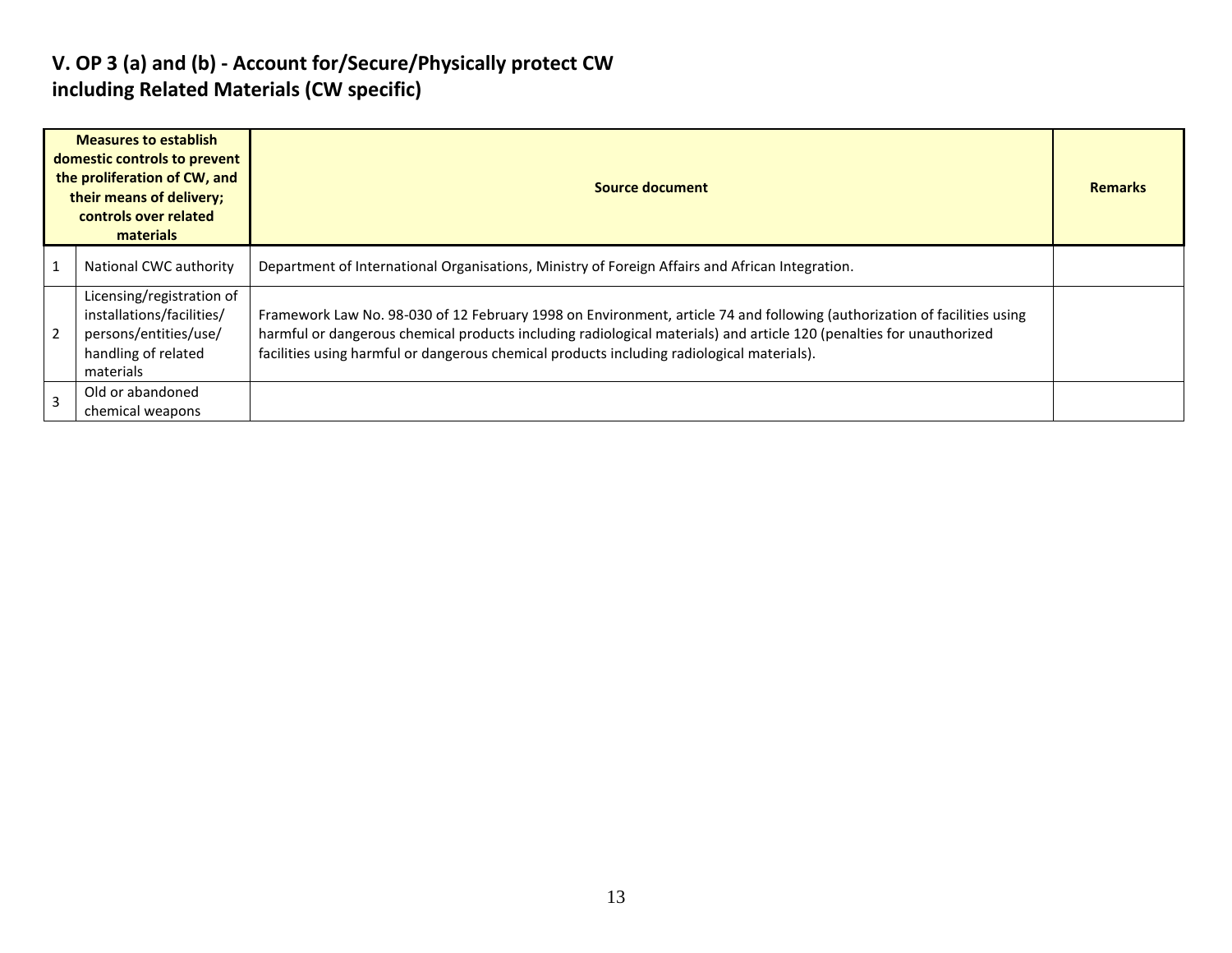#### **VI. OP 3 (a) and (b) - Account for/Secure/Physically protect BW including Related Materials (BW specific)**

| <b>Measures to establish</b><br>domestic controls to prevent<br>the proliferation of BW, their<br>means of delivery; controls<br>over related materials |                                                                                                          | Source document                                                                                                                                                                                                                                                                                                                               | <b>Remarks</b> |
|---------------------------------------------------------------------------------------------------------------------------------------------------------|----------------------------------------------------------------------------------------------------------|-----------------------------------------------------------------------------------------------------------------------------------------------------------------------------------------------------------------------------------------------------------------------------------------------------------------------------------------------|----------------|
|                                                                                                                                                         | Licensing/registration of<br>installations/facilities/<br>persons/entities/use/<br>handling of materials | Framework Law No. 98-030 of 12 February 1998 on Environment, article 74 and following (authorization of facilities using<br>harmful or dangerous chemical products including radiological materials) and article 120 (penalties for unauthorized<br>facilities using harmful or dangerous chemical products including radiological materials) |                |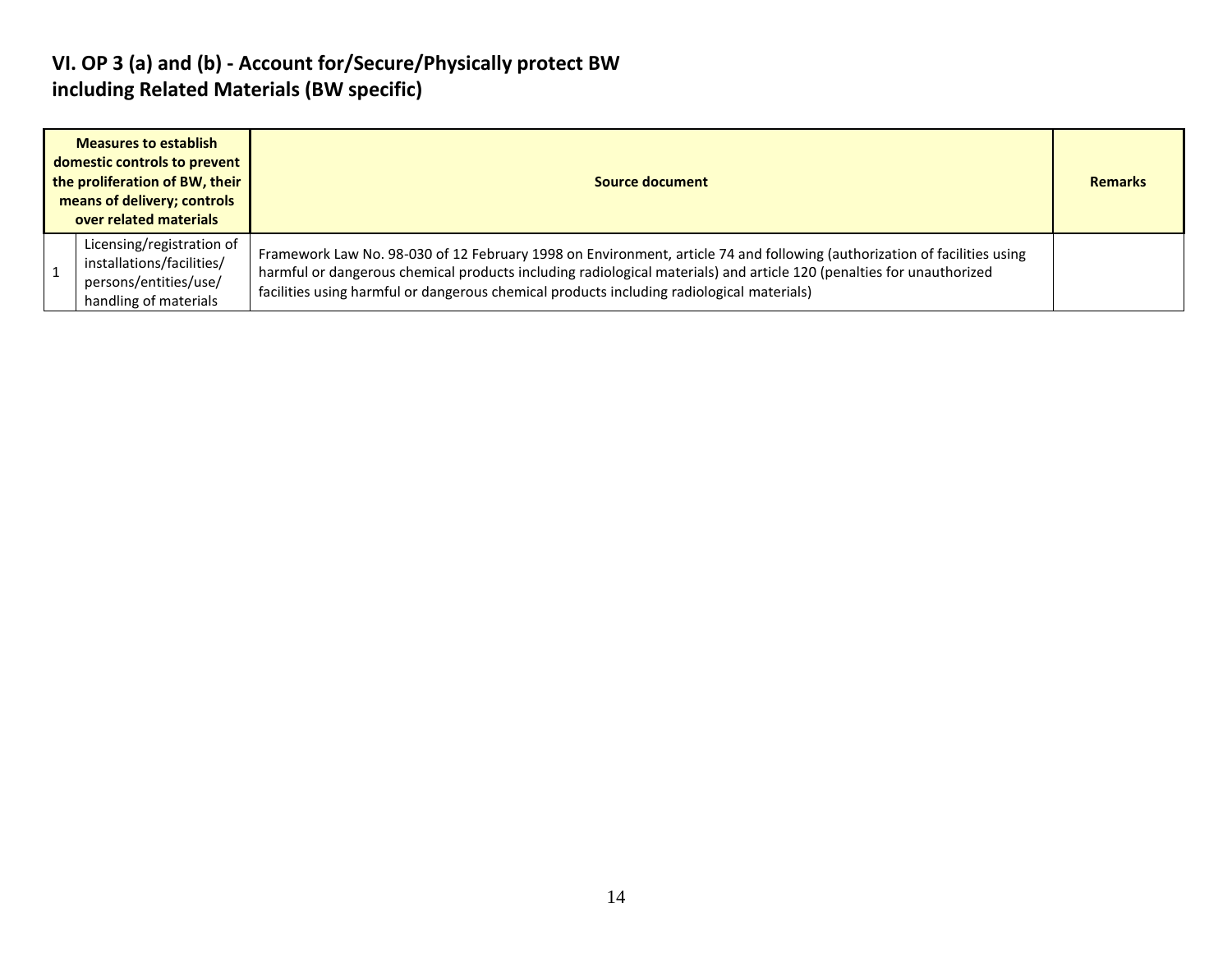#### **VII. OP 3 (c) and (d) and related matters from OP 6 - Controls of NW, CW and BW, including Related Materials**

| <b>Border controls and export</b><br>and trans-shipment controls<br>to prevent the proliferation |                                                                                                                        | <b>National legal framework</b> |                             |                                                                                                                                                             |                                                                                                             |        |                                                                    | <b>Enforcement and civil/criminal penalties</b>                                                                                                                                                                                                                                                            |                                                                                                                                                                |  |
|--------------------------------------------------------------------------------------------------|------------------------------------------------------------------------------------------------------------------------|---------------------------------|-----------------------------|-------------------------------------------------------------------------------------------------------------------------------------------------------------|-------------------------------------------------------------------------------------------------------------|--------|--------------------------------------------------------------------|------------------------------------------------------------------------------------------------------------------------------------------------------------------------------------------------------------------------------------------------------------------------------------------------------------|----------------------------------------------------------------------------------------------------------------------------------------------------------------|--|
|                                                                                                  | of nuclear, chemical and<br>biological weapons and their<br>means of delivery including<br>related materials           | N<br>W                          | $X$ /?<br>$\mathbf{C}$<br>W | B<br>W                                                                                                                                                      | <b>Source document</b>                                                                                      | N<br>W | $X$ /?<br><b>Source document</b><br>$\mathbf c$<br>B<br><b>W</b> W |                                                                                                                                                                                                                                                                                                            | <b>Remarks</b>                                                                                                                                                 |  |
| Border control to<br>detect, deter, prevent<br>$\mathbf{1}$<br>and combat illicit<br>trafficking |                                                                                                                        | $\mathsf{X}$                    | X                           | $\mathsf{X}$                                                                                                                                                | NW/CW/W:<br>Code of Customs (law 2014-20 of 12<br>September 2014)                                           | X      | X                                                                  | $\boldsymbol{\mathsf{X}}$                                                                                                                                                                                                                                                                                  | NW/CW/W:<br><b>Customs Service</b><br><b>Border Police</b>                                                                                                     |  |
| $\overline{2}$                                                                                   | Law enforcement to<br>detect, deter, prevent<br>X<br>$\mathsf{X}$<br>$\mathsf{X}$<br>and combat illicit<br>trafficking |                                 |                             | NW/CW/W:<br>Code of Customs (law 2014-20 of 12<br>September 2014)<br>NW:<br>Law No. 2017-29 of 15 March 2018 on<br>radiological safety and nuclear security | X                                                                                                           | X      | $\boldsymbol{X}$                                                   | NW/CW/W:<br>Code of Customs (law 2014-20 of 12<br>September 2014)<br>NW:<br>Law No. 2017-29 of 15 March 2018 on<br>radiological safety and nuclear security, articles<br>11, 45, 50 to 54, 59 and 61<br>National Authority for Radiological safety and<br>radioprotection (ANSR)<br><b>National Police</b> |                                                                                                                                                                |  |
| 3                                                                                                | Border control detection<br>measures                                                                                   |                                 |                             |                                                                                                                                                             | ?                                                                                                           | ?      | $\cdot$                                                            | NW/CW/W:<br>Use of ASYCUDA.<br><b>Customs Service</b>                                                                                                                                                                                                                                                      |                                                                                                                                                                |  |
| 4                                                                                                | Control of brokering                                                                                                   |                                 |                             |                                                                                                                                                             |                                                                                                             |        |                                                                    |                                                                                                                                                                                                                                                                                                            |                                                                                                                                                                |  |
| 5                                                                                                | Export control<br>legislation in place                                                                                 | $\pmb{\times}$                  |                             | $\overline{?}$                                                                                                                                              | NW:<br>Law No. 2017-29 of 15 March 2018 on<br>radiological safety and nuclear security, article<br>47 to 49 | X      |                                                                    | $\overline{?}$                                                                                                                                                                                                                                                                                             | NW:<br>Law No. 2017-29 of 15 March 2018 on<br>radiological safety and nuclear security, articles<br>11, 45, 48, 50 to 54, 59 and 61<br>Penal Code, article 213 |  |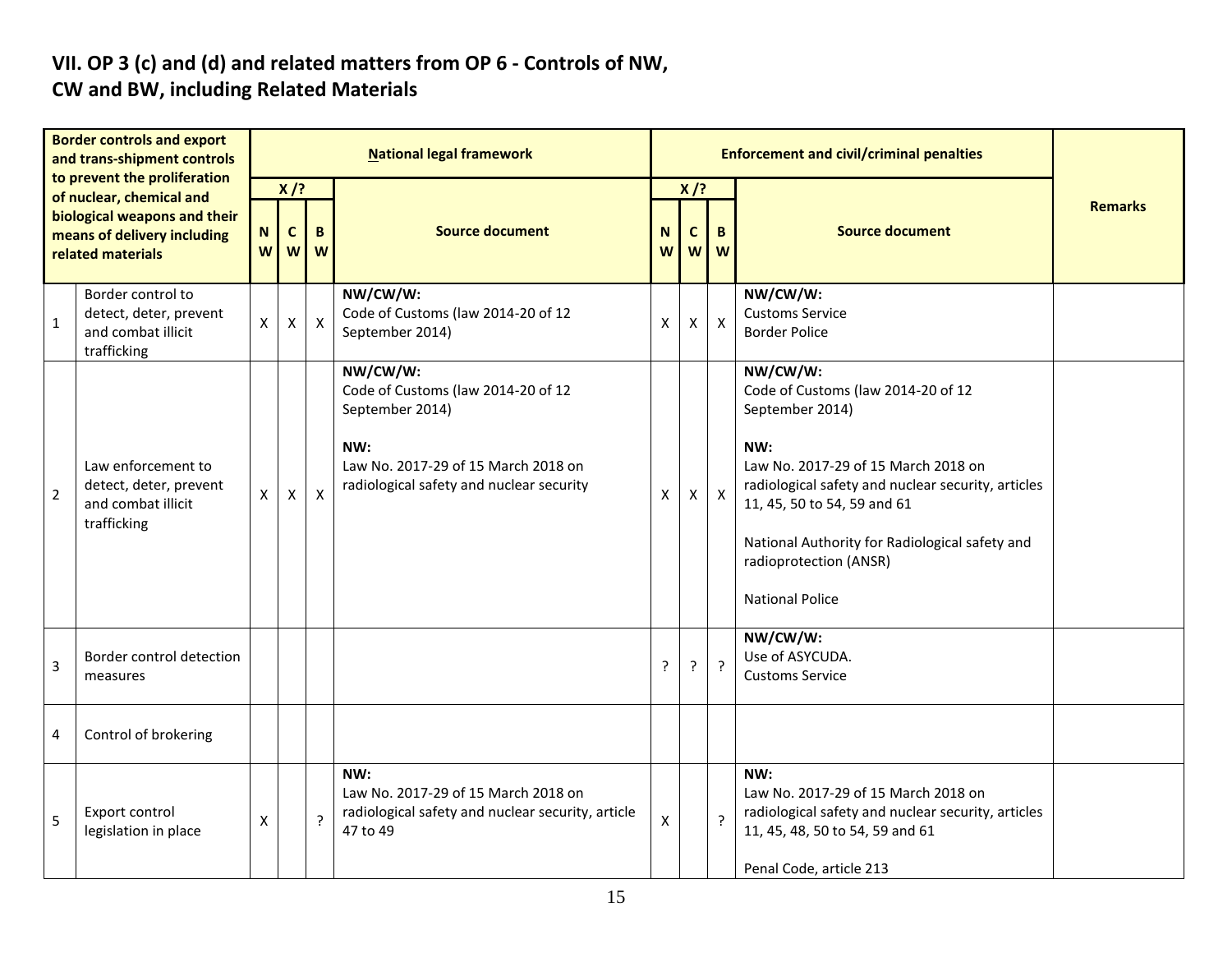|                  |                                                            |   |   | BW:<br>Law No. 91-004 of 11 February 1991 on<br>phytosanitary regulation (prohibition to import<br>plant harmful biological agents)<br>Decree No. 92-258 of 18 September 1992<br>Decree No. 128 MDR/MF/DC/CC/CP of 7 March<br>1995 on regulation of importation and<br>exportation of vegetal products                                                                                                                |   |   | National Authority for Radiological safety and<br>radioprotection (ANSR)<br><b>National Police</b><br>BW:<br>Ministry of Agriculture                                                                                                                                                                   |  |
|------------------|------------------------------------------------------------|---|---|-----------------------------------------------------------------------------------------------------------------------------------------------------------------------------------------------------------------------------------------------------------------------------------------------------------------------------------------------------------------------------------------------------------------------|---|---|--------------------------------------------------------------------------------------------------------------------------------------------------------------------------------------------------------------------------------------------------------------------------------------------------------|--|
| $\boldsymbol{6}$ | Licensing provisions and<br>Authority                      | X | ? | NW:<br>Law No. 2017-29 of 15 March 2018 on<br>radiological safety and nuclear security, article<br>47 to 49<br>BW:<br>Law No. 91-004 of 11 February 1991 on<br>phytosanitary regulation (prohibition to import<br>plant harmful biological agents)<br>Decree No. 92-258 of 18 September 1992<br>Decree No. 128 MDR/MF/DC/CC/CP of 7 March<br>1995 on regulation of importation and<br>exportation of vegetal products | Χ | ? | NW:<br>Law No. 2017-29 of 15 March 2018 on<br>radiological safety and nuclear security, articles<br>11, 45, 48, 50 to 54, 59 and 61<br>Penal Code, article 213<br>National Authority for Radiological safety and<br>radioprotection (ANSR)<br><b>National Police</b><br>BW:<br>Ministry of Agriculture |  |
| $\overline{7}$   | Control lists of<br>materials, equipment<br>and technology |   |   |                                                                                                                                                                                                                                                                                                                                                                                                                       |   |   |                                                                                                                                                                                                                                                                                                        |  |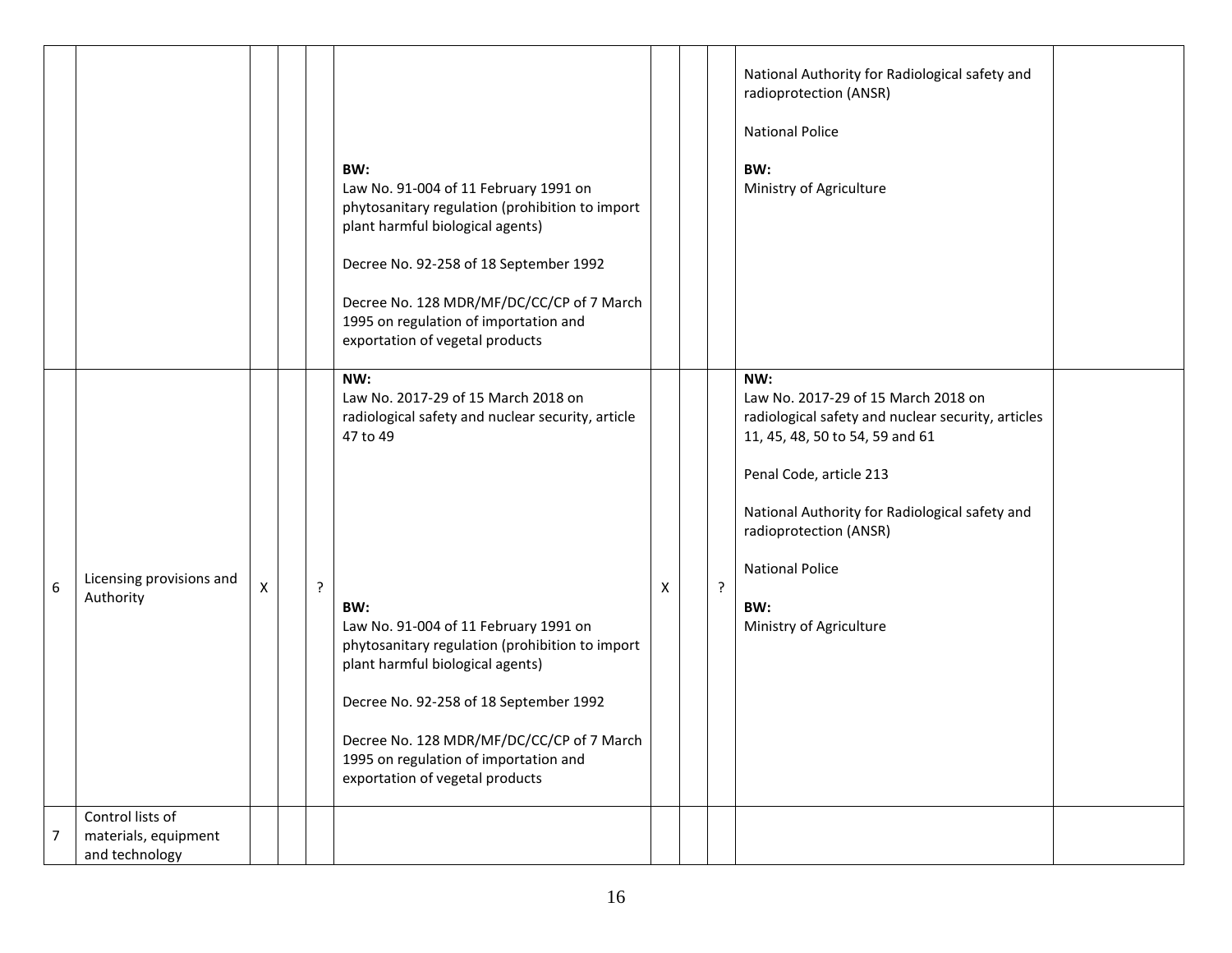| 8  | Intangible technology<br>transfers |   |                                                                                                             |   |                                                                                                                                                                                                                                                                     |  |
|----|------------------------------------|---|-------------------------------------------------------------------------------------------------------------|---|---------------------------------------------------------------------------------------------------------------------------------------------------------------------------------------------------------------------------------------------------------------------|--|
| 9  | Inclusion of means of<br>delivery  |   |                                                                                                             |   |                                                                                                                                                                                                                                                                     |  |
| 10 | End-user controls                  |   |                                                                                                             |   |                                                                                                                                                                                                                                                                     |  |
| 11 | Catch all clause                   |   |                                                                                                             |   |                                                                                                                                                                                                                                                                     |  |
| 12 | Transit control                    | X | NW:<br>Law No. 2017-29 of 15 March 2018 on<br>radiological safety and nuclear security, article<br>47 to 49 | X | NW:<br>Law No. 2017-29 of 15 March 2018 on<br>radiological safety and nuclear security, articles<br>11, 45, 48, 50 to 54, 59 and 61<br>National Authority for Radiological safety and<br>radioprotection (ANSR)<br><b>National Police</b><br><b>Customs Service</b> |  |
| 13 | Trans-shipment control             | X | NW:<br>Law No. 2017-29 of 15 March 2018 on<br>radiological safety and nuclear security, article<br>47 to 49 | х | NW:<br>Law No. 2017-29 of 15 March 2018 on<br>radiological safety and nuclear security, articles<br>11, 45, 48, 50 to 54, 59 and 61<br>National Authority for Radiological safety and<br>radioprotection (ANSR)<br><b>National Police</b><br><b>Customs Service</b> |  |
| 14 | Re-export control                  | X | NW:<br>Law No. 2017-29 of 15 March 2018 on<br>radiological safety and nuclear security, article<br>47 to 49 | X | NW:<br>Law No. 2017-29 of 15 March 2018 on<br>radiological safety and nuclear security, articles<br>11, 45, 48, 50 to 54, 59 and 61<br>National Authority for Radiological safety and<br>radioprotection (ANSR)<br><b>National Police</b><br><b>Customs Service</b> |  |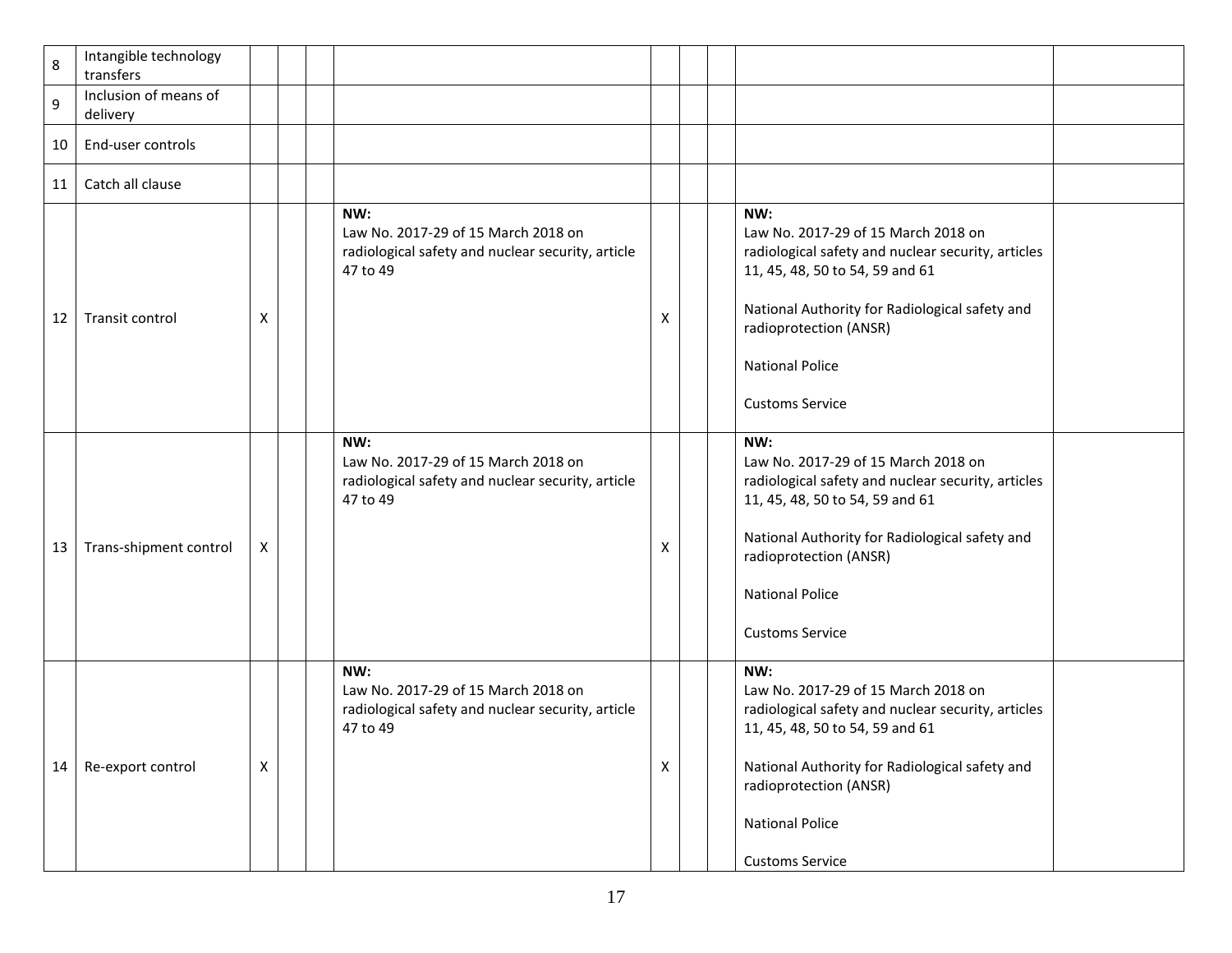| 15 | Control over financing of<br>exports/transhipments<br>that would contribute to<br>proliferation                                        | $\mathsf{X}$ | $\pmb{\times}$ | $\mathsf{X}$ | NW/CW/BW:<br>Article 147 of the Constitution in<br>conjunction with International Convention for<br>the Suppression of the Financing of Terrorism<br>Law No. 2006-14 of 31 October 2006 on<br>fighting against Money Laundering<br>Ordinance of West African Monetary Union<br>No. 2009-367 of 12 November 2009 on<br><b>Financing Terrorism</b> | $\mathbf{r}$ | $\overline{z}$            | NW/CW/BW:<br>Instruction No. 1/2007/RB of 2 July 2007 on<br>fighting against Money Laundering<br>CENTIF (Cellule Nationale de Traitement des<br>Informations Financières) |  |
|----|----------------------------------------------------------------------------------------------------------------------------------------|--------------|----------------|--------------|--------------------------------------------------------------------------------------------------------------------------------------------------------------------------------------------------------------------------------------------------------------------------------------------------------------------------------------------------|--------------|---------------------------|---------------------------------------------------------------------------------------------------------------------------------------------------------------------------|--|
| 16 | Control over services<br>related to exports/<br>transhipments that<br>would contribute to<br>proliferation including<br>transportation | X            |                | $\mathsf{X}$ | NW/CW/BW:<br>Article 147 of the Constitution in<br>conjunction with 2005 Protocol to the<br>Convention for the suppression of unlawful<br>acts against the safety of maritime navigation<br>and 2010 Convention on the Suppression of<br>Unlawful Acts Relating to International Civil<br>Aviation<br>Penal Code, article 162                    | X            | $\boldsymbol{\mathsf{x}}$ | NW/CW/BW:<br>Penal Code, articles 162 and 210<br>(transportation by ship)<br>NW:<br>Penal Code, article 213                                                               |  |